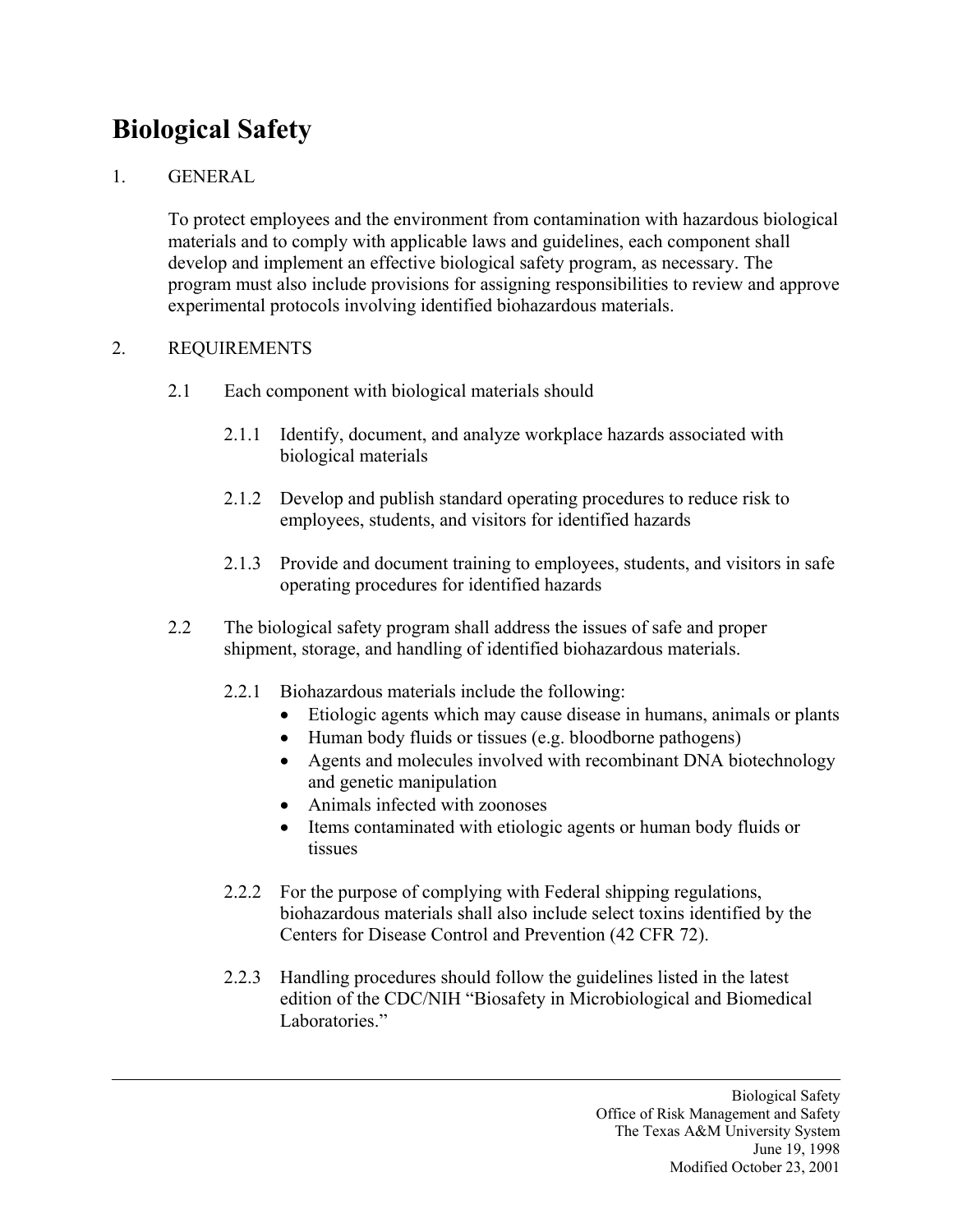- 2.3 The biological safety program must ensure compliance with State regulations for the treatment and disposal of medical waste or special waste from a health carerelated facility (25 TAC 1.131-137 and 30 TAC 330.1001-1010). Educational institution research laboratories, clinics, and biomedical research laboratories are included in the definition of a health care-related facility.
	- 2.3.1 The categories of waste covered by these regulations are
		- Animal waste
		- Bulk human blood, bulk human blood products, and bulk human body fluids
		- Microbiological waste (e.g., discarded cultures, culture dishes)
		- Pathological waste
		- Sharps
	- 2.3.2 Approved methods of treatment prior to disposal are
		- Chemical disinfection
		- Incineration
		- Encapsulation (sharps)
		- Steam disinfection
		- Thermal inactivation
		- Chlorine disinfection/maceration
		- Moist heat disinfection
	- 2.3.3 Container labeling and record keeping requirements described in the State regulations must be implemented.
- 2.4 The biological safety program must ensure compliance with the NIH Guidelines for Research Involving Recombinant DNA Molecules [Federal Register, March 12, 1996 (61 FR 10004) and updates].
- 2.5 Each component must evaluate the need to implement a bloodborne pathogen program in compliance with 25 TAC Chapter 96, Bloodborne Pathogen Control.